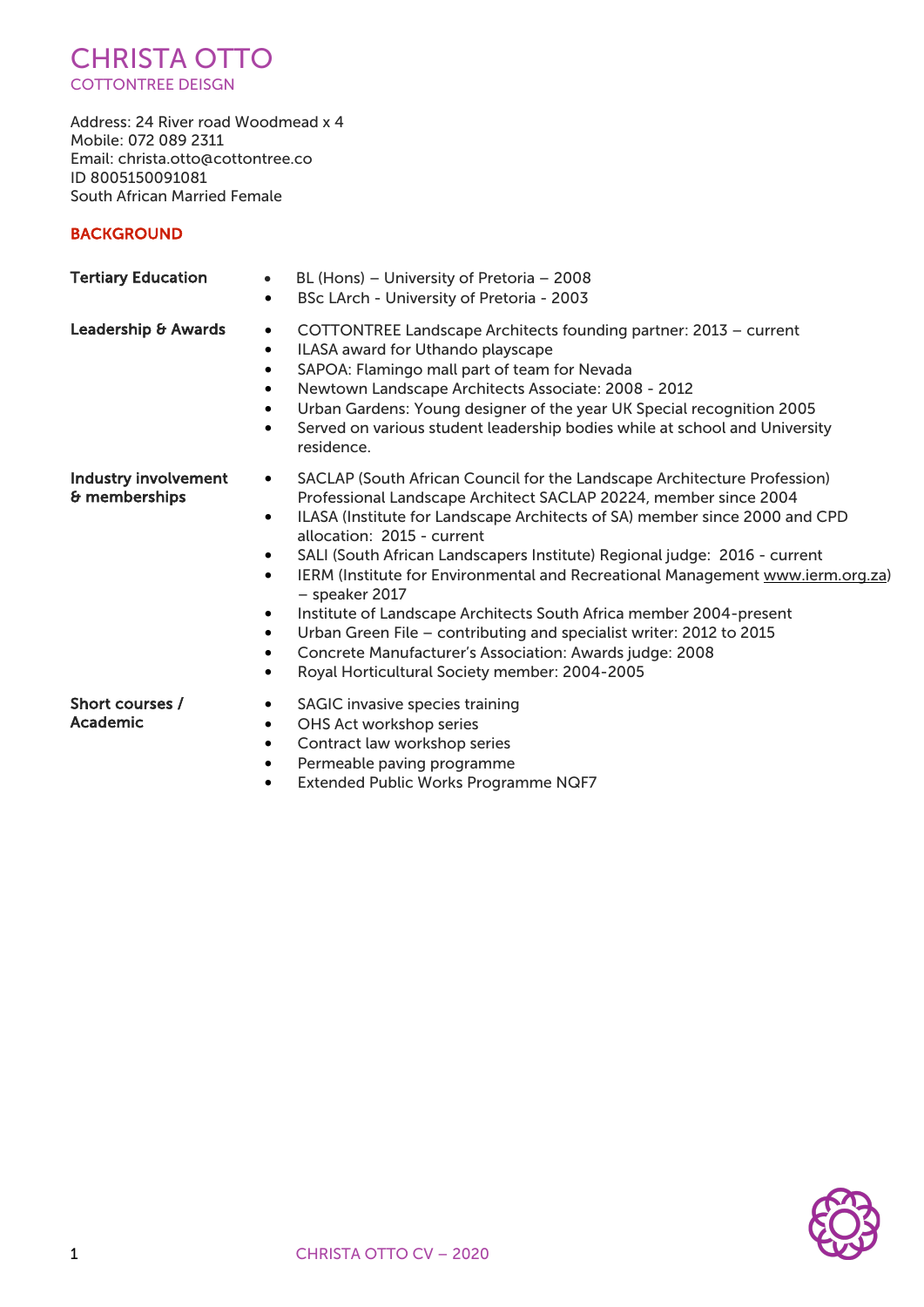## *October 2013 - current*

#### Founder & owner

- Landscape Architect consultancy focused on providing efficient landscape solutions tailored to the client's specific needs. Client list includes private and public companies, with recreational, commercial or residential design work.
- Projects included small airport, retail parks, school play areas and retail.

#### Roles and responsibilities:

- All work stages as per SACLAP from concept to supervision and closeout
- Maintenance contracts and audits

#### Projects included:

- Uthando playscape for Afrika Tikkun. We collaborated with Orlando to work with the kids and teachers in workshops and incorporate the values of AT into the educational playscape. \*this project won an ILASA commendation.
- Flamingo mall: 10 000m2 lifestyle shopping centre with evergreen planting and climbers along the facades. \*this project won a SAPOA award 2019
- Cornubia mall: 85 000m2 new mall in Durban for Investec properties, worked closely with the architects (BAI) to develop the landscape storyline and then appointed to do details and site supervision. Intensive indigenous planting of over a 1ha, around an iconic fig tree and seamlessly blending into the surrounds. All the planting is indigenous expect for a line of feature Royal palms to create a strong visual axis and bring the buildings to human scale.
- Lakeside park and family restaurant: park next to Flamingo dam with integrated play areas for toddlers and bigger kids. The park will have more than 200 new or transplanted trees
- Café Beaunissimo: old Dynamite café with a library and orchards nested in veggie gardens and lavender lanes.
- Schools and play areas: Katlehong: design and tender play areas and urban planting. Abram Hlope school, under construction.
- Mthatha Airport: revamping of the airport included the new car hires, parking areas and access roads.
- Ibika clinic: Sketch plans and planting plans for a new clinic in KZN
- Opti baby school: new school and 4 play areas and parking close to Eagle Canyon golf course. The landscape areas had to be completed on a very tight budget and time frame.
- Gamagara 4 parks development: Welgelegen, Dibeng, Olifantsfontein and Dietloung park – sketch plans and Landscape development plans with Plant palettes and play equipment details. Open Space Management plan for two of the parks.
- Sun1 hotel Southgate: hotel revamp, new entrance and parking area as well as road servitude pathway and planting
- Various house gardens including Waterfall estate, Southdowns, Kimberley, Cornwall hill, and Eye of Africa estate.







**COTTONTREE LANDSCAPES** 

**Johannesburg**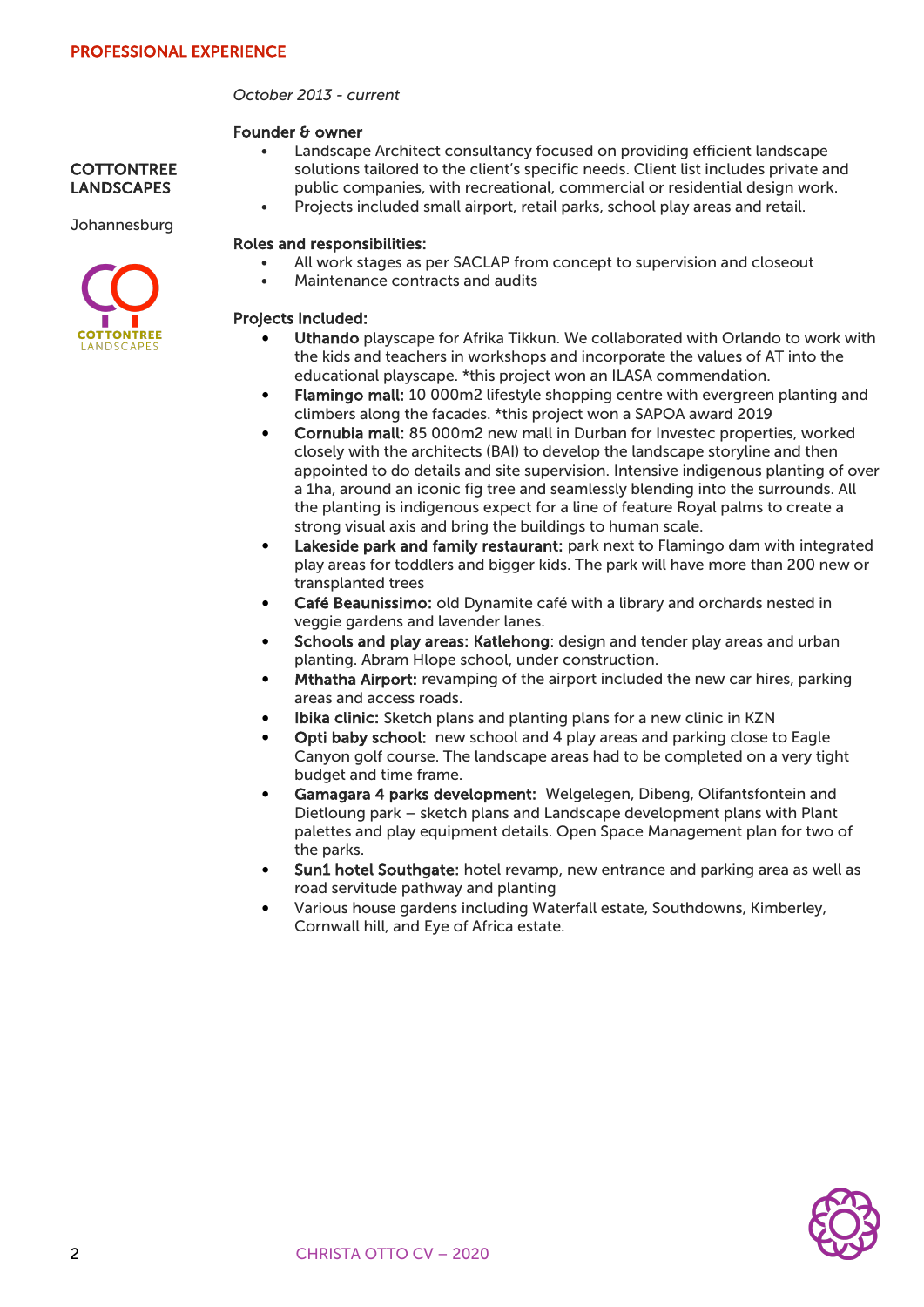## *January 2014 - 2016*

### External examiner and tutorial resources content writer:

- Environmental sciences: subjects include landscape maintenance, garden design and Landscape installation and construction and Site planning.
- Science foundation: tutorial resources content writer for curriculum.

Brook Pattrick publications Johannesburg

#### *June 2012 – February 2015*

#### Feature stories - freelance journalist:

- Extensive research on feature stories on industry related topics.
- Topics included Urban planning; Environmental and landscape work
- Publications include *Urban Green File*, *Building Africa*, *Journal for Facilities* management and *Water Sewage and Effluent*.

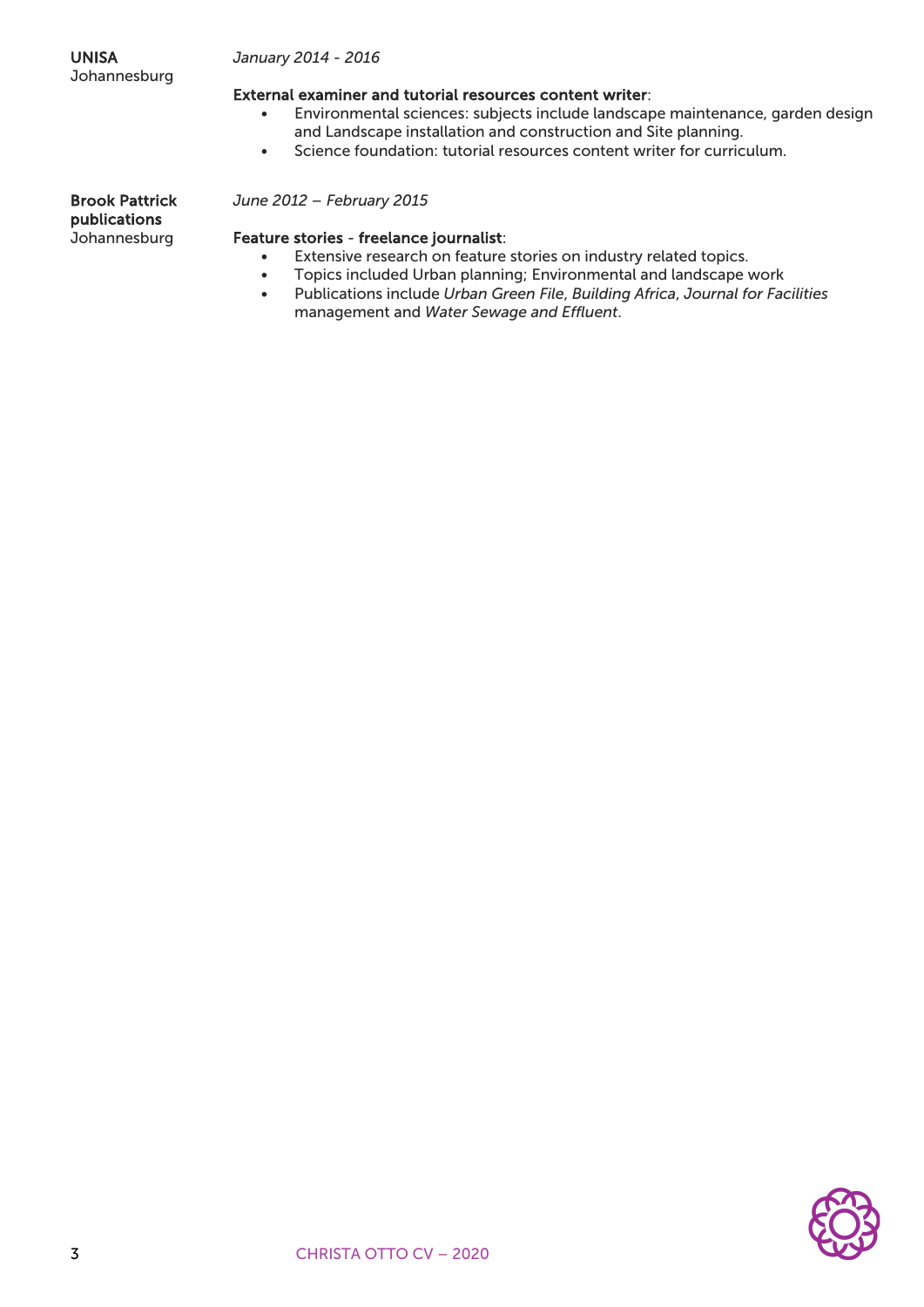### Newtown Landscape *October 2005 – October 2013* **Architects** Johannesburg

Company background: NLA is a large established firm in SA since 1994, with projects that range from environmental to design and urban work. Member of Green building council SA. Clients include Johannesburg City Parks; Johannesburg Property Company and Freedom Park Trust; Investec Properties and Johannesburg Development Agency.

# Roles and responsibilities:

- Management of large projects including all 6 SACLAP stages (from Inception to Close out) and Fee proposal and administration/management of project.
- Part of urban design team, compiling design codes for future pockets.
- Audit and conducted inspections monthly and managed renewal of different contracts and scope of works.
- Supervise tender procedure; adjudication and appointment of landscape contractor; as well as issuing of Payment Certificates.
- Environmental work includes Basic assessments; Environmental management plans and Environmental impact assessment
- Tenders and database registrations

# Projects included:

- Ekurhuleni BRT: part of the environmental team that handled the public participation process, manage the specialist studies.
- BARA Central: an urban upgrade in the heart of Soweto behind the Bara Transport Square for JPC including a large feature park; urban Open Square and landscaped streets with EMP (latest landscape budget R7.8million).
- Greater Ellis Park Precinct: Redevelopment and upgrade of all streets and nodes along and around the Ellis Park Stadium: this was completed under strict deadlines to be completed before the Confederation Cup 2009 (Johannesburg)
- Dhlamini Regional Park: Feature park for JCP (2010 funding) along Klipspruit wetland with facilities including feature play equipment as well as custom made steel structures; sport equipment; rehabilitation (Soweto).
- Ridgeside Precincts Urban Design: Development consisting of four different precincts (R118 million) for Tongaat Hughletts with parks; open spaces; forest; residential and mixed-use areas (Umhlanga).
- Wilgeheuwel Extreme Park: Flagship project for Johannesburg City Parks: 1ha Park with a water feature; play areas; planting and furniture that were implemented in 24 hours (Johannesburg).
- Heckroodt Circle Meadowlands Township: Urban design and master plan for commercial and mixed-use area (Soweto).
- #1Sandton Drive Office: Large 3 phase office block for Investec Properties. Involved in the initial phase and the post contract upgrade (Johannesburg).
- Pecanwood Golf Estate: Golf course and estate with future proposals; development and landscape rejuvenation programme (Hartepeespoort Dam).
- Freedom Park Operational, Environmental and Maintenance Audits: Phase 1 and Intermediate phase operational and environmental implications and improvement plan; and Phase 2 contract administration currently on site (Pretoria).
- Mpumalanga Government Offices Complex: Feature building complex with detailed landscape (Nelspruit).
- Riverside Lifestyle Complex: retail development with four phases along main road - design; cost estimates; tenders; adjudication and implementation (Nelspruit).
- Mapetla Wetland Park: Large park along spruit with Environmental implications; community facilities and play areas (Soweto).
- Riverside Business Improvement District: Improvement and development of Business district along main roads in town, including existing and future developments and project future operations (Nelspruit).
- St John's College New Teaching Block: Proposed new Teaching block at private school in Houghton with courtyard (Johannesburg).